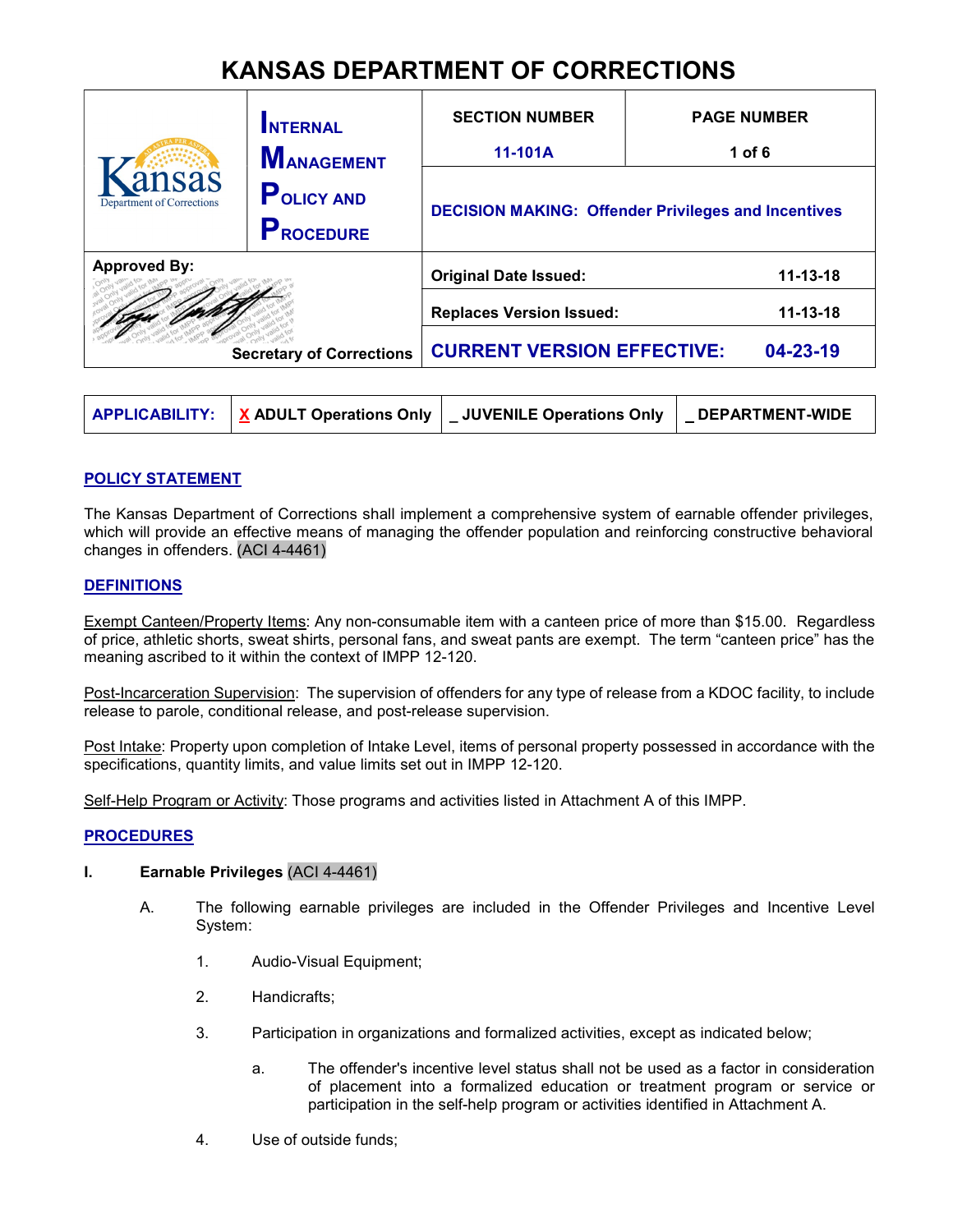- 5. Canteen expenditures;
	- a. The maximum allowable canteen expenditures shall vary according to an offender's incentive level, disciplinary status, and housing as set forth in IMPP 04-108D.
- 6. Property;
- 7. Incentive Pay; and,
- 8. Visitation.

### II. Incentive Levels

- A. Earnable privileges shall be grouped into four (4) levels for incarcerated offenders. These levels are: (ACI 4-4461)
	- 1. Intake Level;
	- 2. Level I;
	- 3. Level II; and,
	- 4. Level III.
- B. Offenders on post-incarceration supervision shall not be subject to the Offender Privileges and Incentive Level System.
- C. Except as provided below, earnable privileges for Intake Level through Level III shall be administered in accordance with Attachment A. (ACI 4-4461)
	- 1. Offenders participating in a KDOC work release program for reintegration at Wichita Work Release Facility (WWRF), Ellsworth Correctional Facility (ECF), Topeka Correctional Facility (TCF), or Hutchinson Correctional Facility (HCF) Work Release Unit shall be eligible to earn privileges in accordance with applicable general orders.
	- 2. Offenders released from Larned State Security Hospital (LSSH) after receiving mental health treatment shall have their incentive levels determined by the unit team upon their return to a KDOC facility.
		- a. When computing the proper incentive level, the unit team shall give the offender credit for time served if the offender has completed the treatment program.
	- 3. Parolees participating in a KDOC pre-revocation program shall be eligible to earn privileges in accordance with applicable general orders.
	- 4. Offenders returned to Kansas who were incarcerated in another state as a Kansas compact offender, offenders received in Kansas as interstate compact offenders who were initially sentenced and housed in another state, or in absentia offender immediately prior to their return to Kansas for incarceration, shall be assigned the appropriate incentive level based upon their behavior while incarcerated in the other state. Example: If the offender demonstrated appropriate and responsible behavior for eight (8) months prior to his/her return to Kansas, he/she would be awarded Level III privileges upon transfer from an RDU.
	- 5. Time spent while out to court shall not be included in the advancement of an offender's incentive level.
		- a. Upon an offender's return from court to KDOC custody he/she shall be reassigned to the incentive level he/she was assigned at the time of the release to court. The date for advancement, as applicable, shall be adjusted by the number of days the offender was out of the Department's custody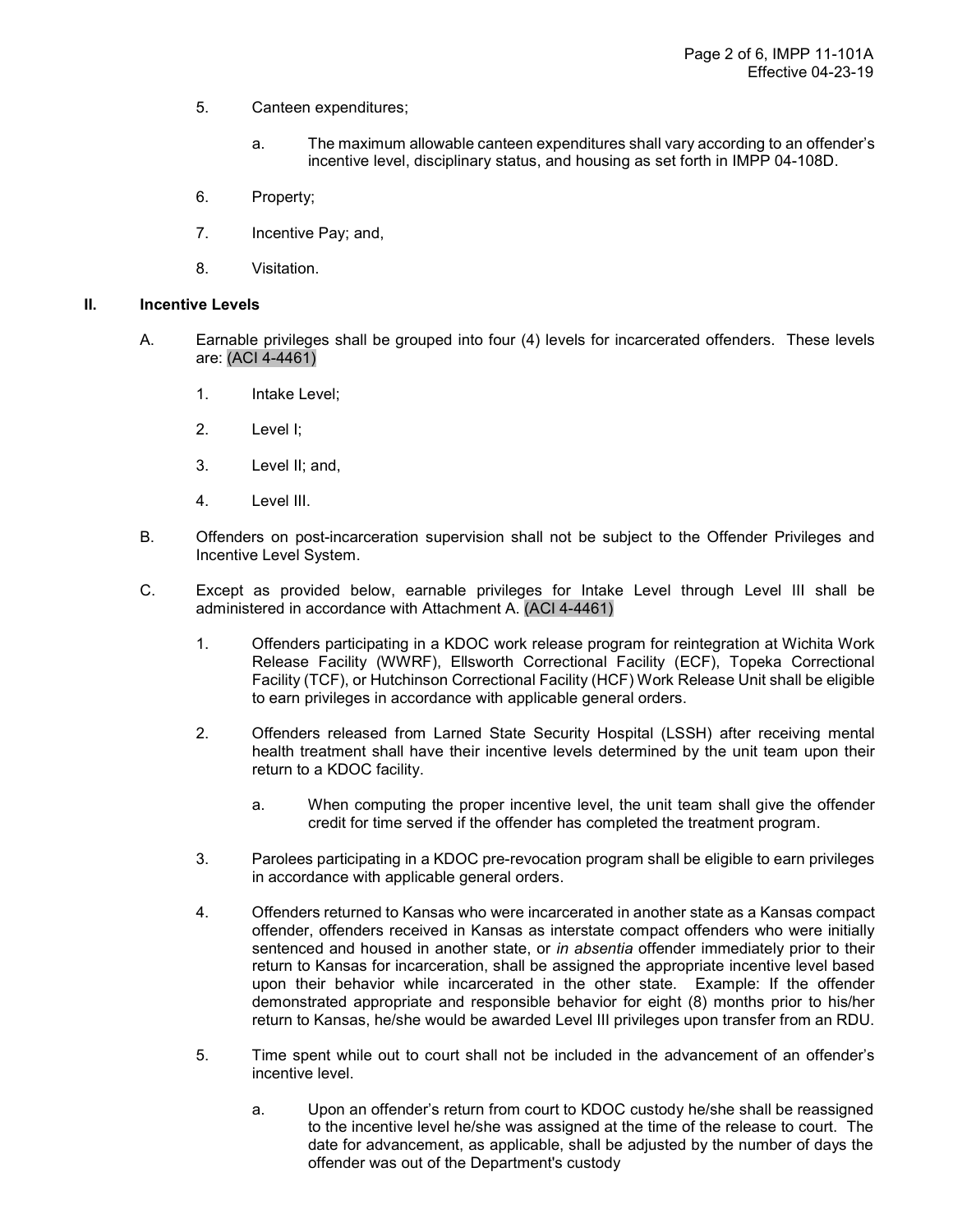- D. There shall be no removal of an offender's property based solely on reduction in the offender's incentive level.
	- 1. Regardless of incentive level:
		- a. If an offender is placed in Disciplinary Restrictive Housing, any property not permitted by IMPP 11-101A V. B. (including electronics) shall be stored and shall be returned to the offender upon his or her release from Disciplinary Restrictive Housing.
		- b. If an offender is housed in Administrative Restrictive Housing, any property not permitted by relevant facility General Orders shall be stored and shall be returned to the offender upon his or her release from Administrative Restrictive Housing.
	- 2. Nothing in this section shall be deemed to prevent removal of contraband or property that is unauthorized for reasons other than reduction in the offender's incentive level.

### III. Progression Through Levels

- A. Intake Level
	- 1. Upon admission to the Department at an intake facility, offenders shall be assigned to the Intake Level.
		- a. Included are offenders returned to Kansas as a violator after having served time in another state or jurisdiction.
	- 2. Completion of the assessment and evaluation process at the intake facility and transfer to a facility for housing shall be considered successful completion of the Intake Level.
		- a. While housed at an RDU, all offenders shall be assigned to Intake Level.
	- 3. Offenders assigned to Intake Level shall not be eligible to earn incentive pay.
- B. Level I
	- 1. To complete Level I, an offender must remain free of R1 and R2 convictions for at least 120 consecutive days.
	- 2. Offenders returned to a correctional facility as violators of the conditions of supervised release, with no new sentence, shall be returned to Incentive Level I.
- C. Level II
	- 1. Upon successful completion of Level I, the offender shall be promoted to Level II.
	- 2. Requirements for successful completion of Level II are the same as for Level I, as outlined in section III.B.1. of this IMPP.
- D. Level III
	- 1. Upon successful completion of Level II, the offender shall be promoted to Level III.
	- 2. An offender shall remain on Level III provided he/she does not demonstrate inappropriate behavior as outlined in Section IV. of this IMPP.
- E. The offender shall not advance to another incentive level if the offender has pending disciplinary action. The decision as to whether the offender moves forward or backwards, or remains stationary, on offender privileges and incentives level system shall be based upon the disposition of the disciplinary action.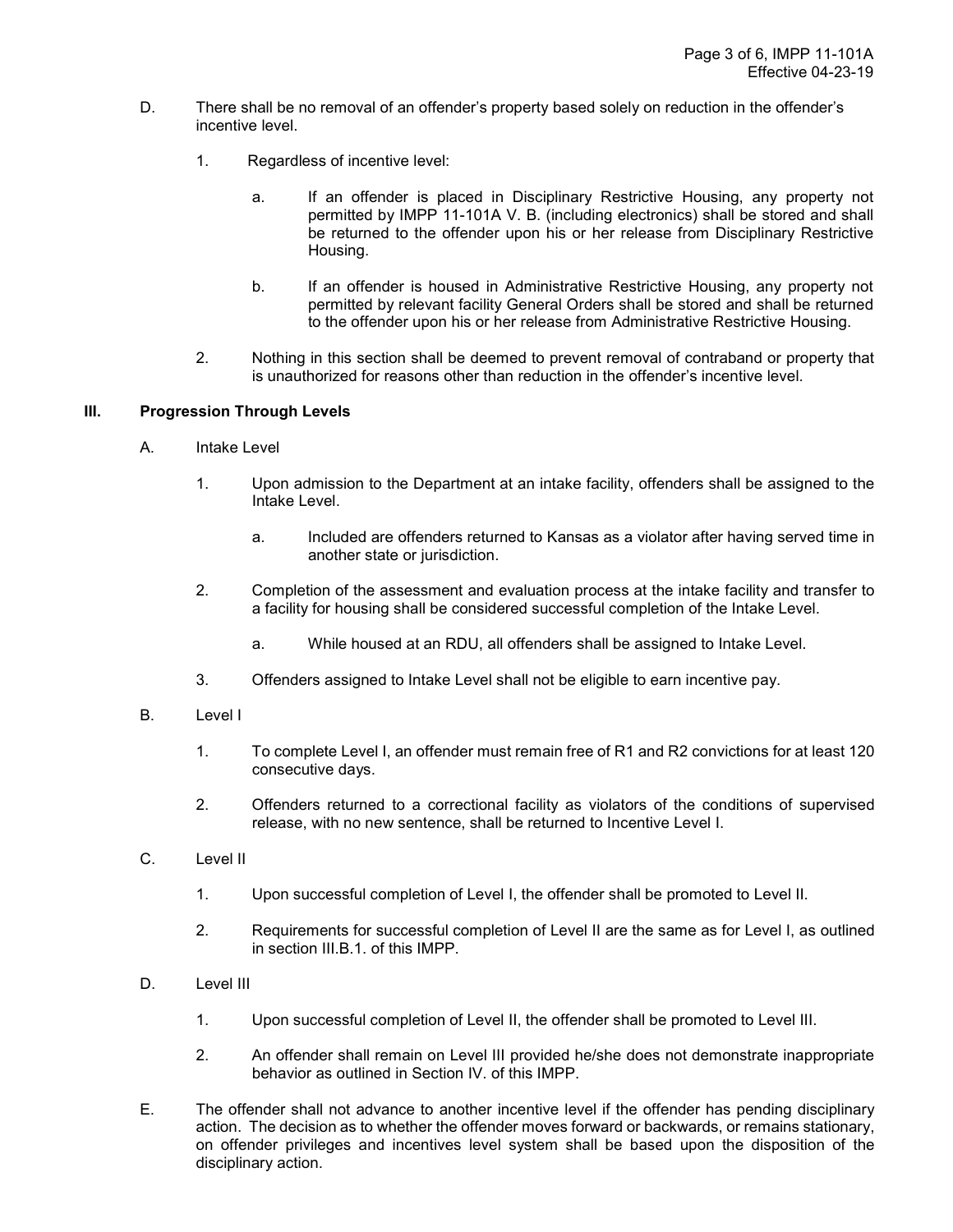- 1. Included are charges filed with the county/district prosecutor.
- 2. An appeal shall not preclude movement.

#### IV. Reductions in Level

- A. An offender shall be reduced one (1) or more incentive levels based on case management recommendations. Proposed level drop and case plan shall be approved through Unit Team Manager or above.
	- 1. Considerations could include the following:
		- a. Removal and/or refusal of programs and work assignments.
		- b. Multiple R2 disciplinary convictions.
- B. Automatic level reduction shall occur for all Disciplinary Convictions of R1 offenses.
- C. Offenders may be placed on restriction by the disciplinary board without a level reduction. Upon serving the restriction, the offender's privileges shall be restored commensurate with his/her incentive level.
- D. Offenders returned to a correctional facility as condition violators with no new sentence shall return to Level I.
- E. If an offender's incentive level is reduced during a payroll period, canteen expenses for the entire period shall not exceed that which is authorized by the incentive level, per IMPP 04-108D, to which the offender shall be reduced.
	- 1. If at the time the offender is reduced to a lower incentive level the offender has already spent or exceeded the maximum amount allowed under the reduced incentive level, the offender shall not be permitted to spend any additional funds during that payroll period.

### V. Offenders Confined in Restrictive Housing or Disciplinary Restrictive Housing or Assigned **Restriction**

- A. Restrictive Housing
	- 1. In accordance with the provisions of KAR 44-14-306, offenders confined in restrictive housing shall be eligible, as much as possible, to earn and maintain privileges in the same amount and manner as any other offender in the general population.
- B. Disciplinary Restrictive Housing
	- 1. Offenders confined in disciplinary restrictive housing shall not have access to privileges, except as described below:
		- a. Canteen expenditures, as authorized by the facility warden but not to exceed the amounts set forth in IMPP 04-108D, Section IV.A.3. and limited to the purchase of the following items only:
			- (1) Shampoo and approved hair care products listed as allowable property in IMPP 12-120;
			- (2) Denture adhesive creme or powder;
			- (3) Creme or stick deodorant;
			- (4) The following writing supplies: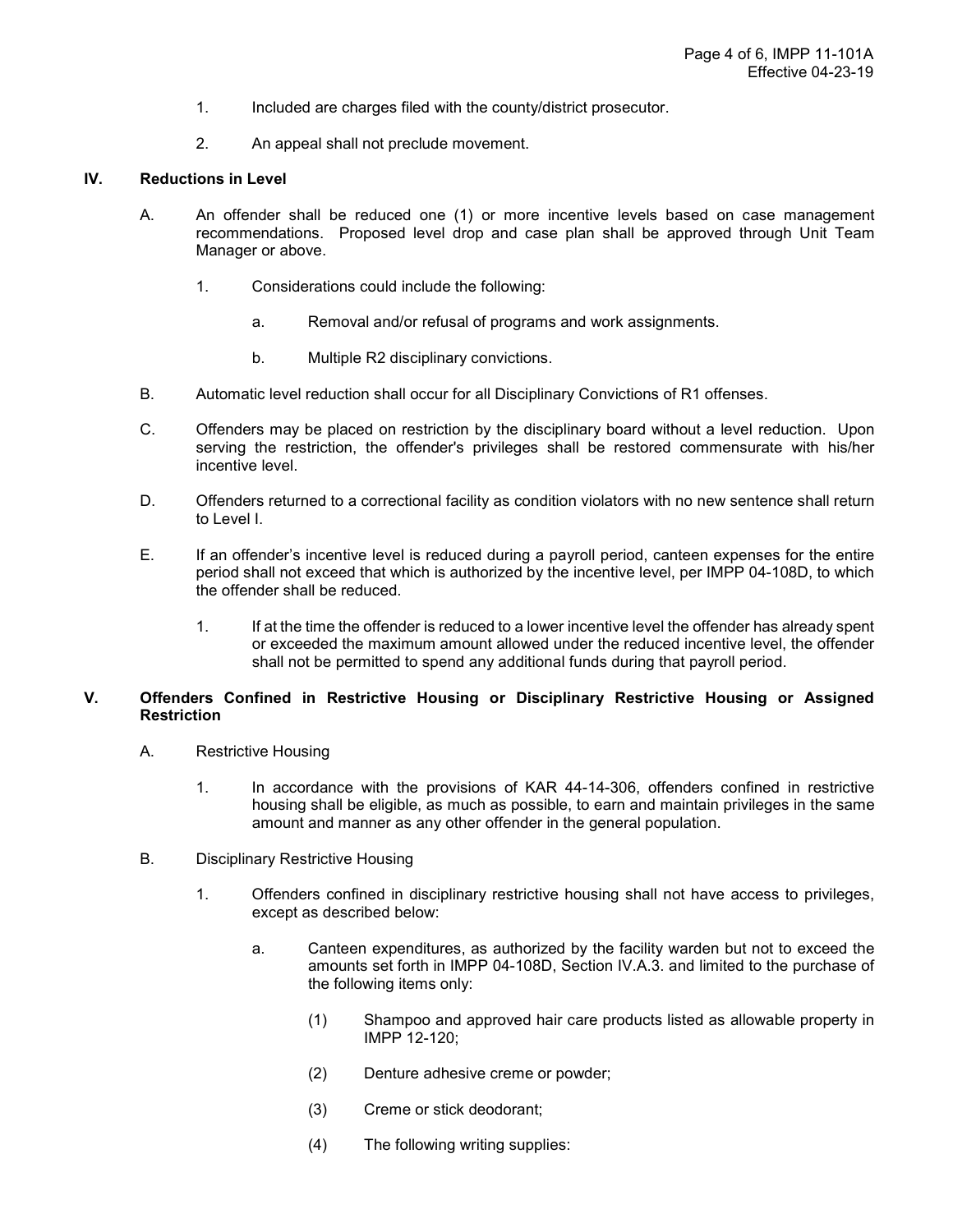- (a) Stamps (not to exceed 10);
- (b) Writing paper (not to exceed 1 pad);
- (c) Envelopes (not to exceed 10);
- (d) Flexible pen;
- (5) Chap stick and body lotion as carried in the facility canteen;
- (6) Feminine hygiene products listed as allowable property in IMPP 12-120 (females only);
- (7) Shower shoes;
- (8) Legal Copy Tickets;
- (9) Soft toothbrush;
- (10) Toothpaste;
- (11) Disposable razors (as permitted by facility General Order);
- (12) Comb or pick; and,
- (13) Soap;
- (14) One primary religious text shall be the only personal publication allowed while on disciplinary restrictive housing status;
- (15) Medication, restricted to over-the-counter medications, as specified in the facility's General Order;
- (16) Drinking cups, per specifications of IMPP 12-120; and,
- (17) Personal and legal mail in accordance within the established limits of IMPP 12-120. Personal photographs shall not be permitted while on disciplinary restrictive housing status.
- 2. No facility General Orders shall be written on access to privileges and property by offenders in disciplinary restrictive housing except those necessary to carry out the pertinent procedures of this document.
- C. Offenders on assigned restriction shall be limited to privileges in accordance with applicable regulations.
	- 1. Canteen expenditures shall be limited to the dollar amount and items specified in Section V.B.1.a. of this IMPP.

## VI. Limitation on Use of Incoming and Outgoing Funds

- A. For offenders assigned to Intake Level, outgoing funds shall be limited to fees for legal services and/or postage for legal mail.
- B. Except as provided below, there shall be a \$40.00 limit on outgoing funds.
	- 1. Offenders may exceed the \$40.00 limit, if necessary, to purchase a primary religious text if the cost of the text is greater than that amount.
	- 2. The \$40.00 limit shall not apply to payments for legal postage or to any of the following: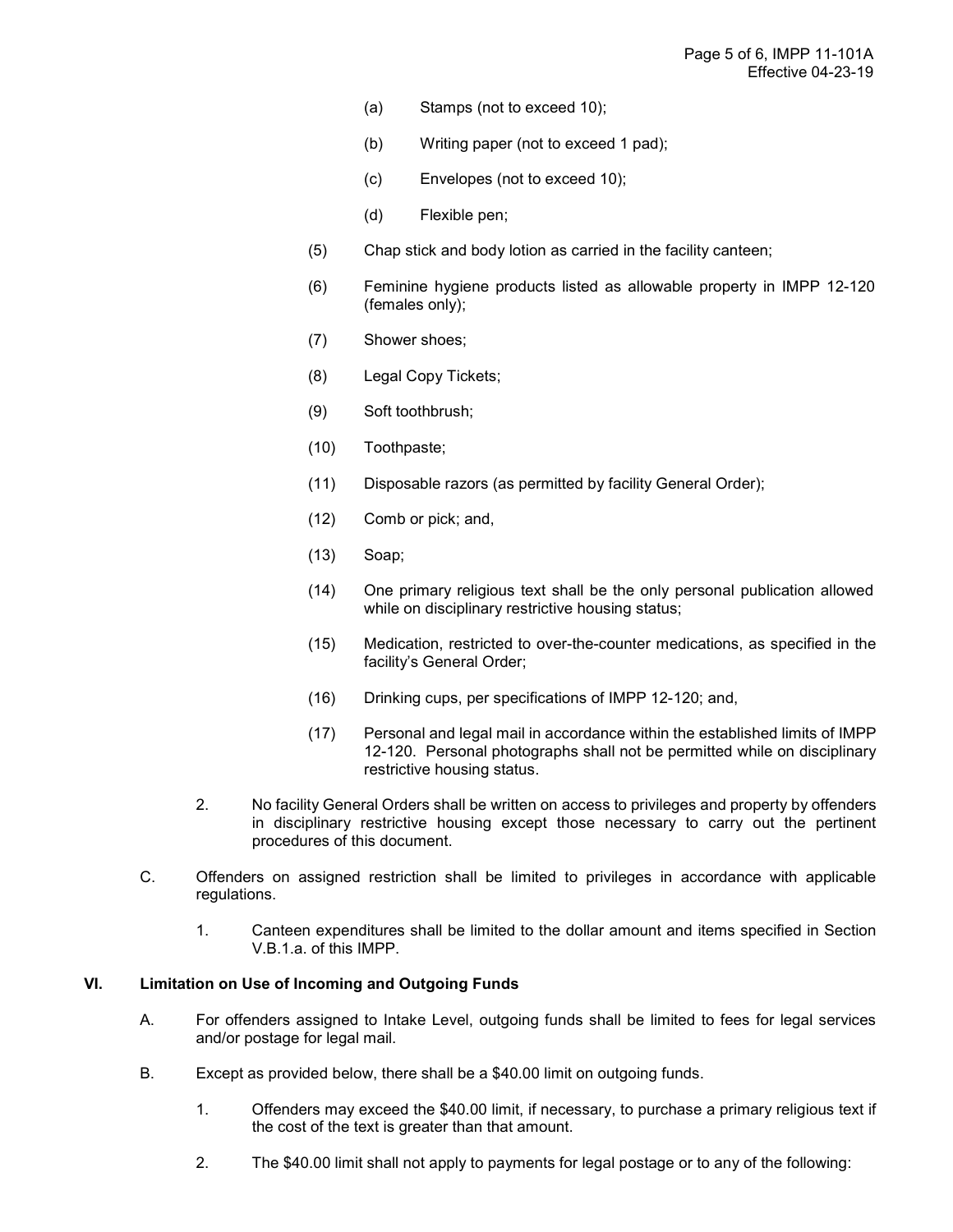- a. The court for verified restitution and/or court costs;
- b. Verified fees payable to an attorney for legal services;
- c. Verified child support payments;
- d. Specialized fees, expenses as authorized by the warden or designee;
	- (1) As possible, approval for such payments shall be payable to the vendor or service provider only.
- e. Purchases of approved handicraft materials/supplies; and
- f. Expenditures for subscriptions to magazines and newspapers and/or purchase of books.
- C. Upon recommendation of the unit team and approval of the warden or designee, offenders assigned to private industry (minimum wage) or those who receive government benefits may be authorized, on an individual basis, to send out funds in excess of \$40.00 per pay period limit.

## VII. Transfer During Case Management

- A. Each facility shall complete thorough and appropriate documentation in Level section of OMIS.
- B. Offender's TOADS comments/contacts section shall be updated to ensure Case Management may continue upon transfer.

NOTE: The policy and procedures set forth herein are intended to establish directives and guidelines for staff and offenders and those entities that are contractually bound to adhere to them. They are not intended to establish State created liberty interests for employees or offenders, or an independent duty owed by the Department of Corrections to employees, offenders, or third parties. Similarly, those references to the standards of various accrediting entities as may be contained within this document are included solely to manifest the commonality of purpose and direction as shared by the content of the document and the content of the referenced standards. Any such references within this document neither imply accredited status by a Departmental facility or organizational unit, nor indicate compliance with the standards so cited. The policy and procedures contained within this document are intended to be compliant with all applicable statutes and/or regulatory requirements of the Federal Government and the state of Kansas. This policy and procedure is not intended to establish or create new constitutional rights or to enlarge or expand upon existing constitutional rights or duties.

#### REPORTS REQUIRED

None.

#### REFERENCES

KAR 44-7-104, 44-14-306 IMPP 04-108D, 10-109A, 10-110D, 10-113D, 10-133, 12-120 ACI 4-4461

### ATTACHMENTS

| Attachment | <b>Title of Attachment</b>                      | Page Total |  |
|------------|-------------------------------------------------|------------|--|
|            | Offender Privileges and Incentives Level System | page       |  |